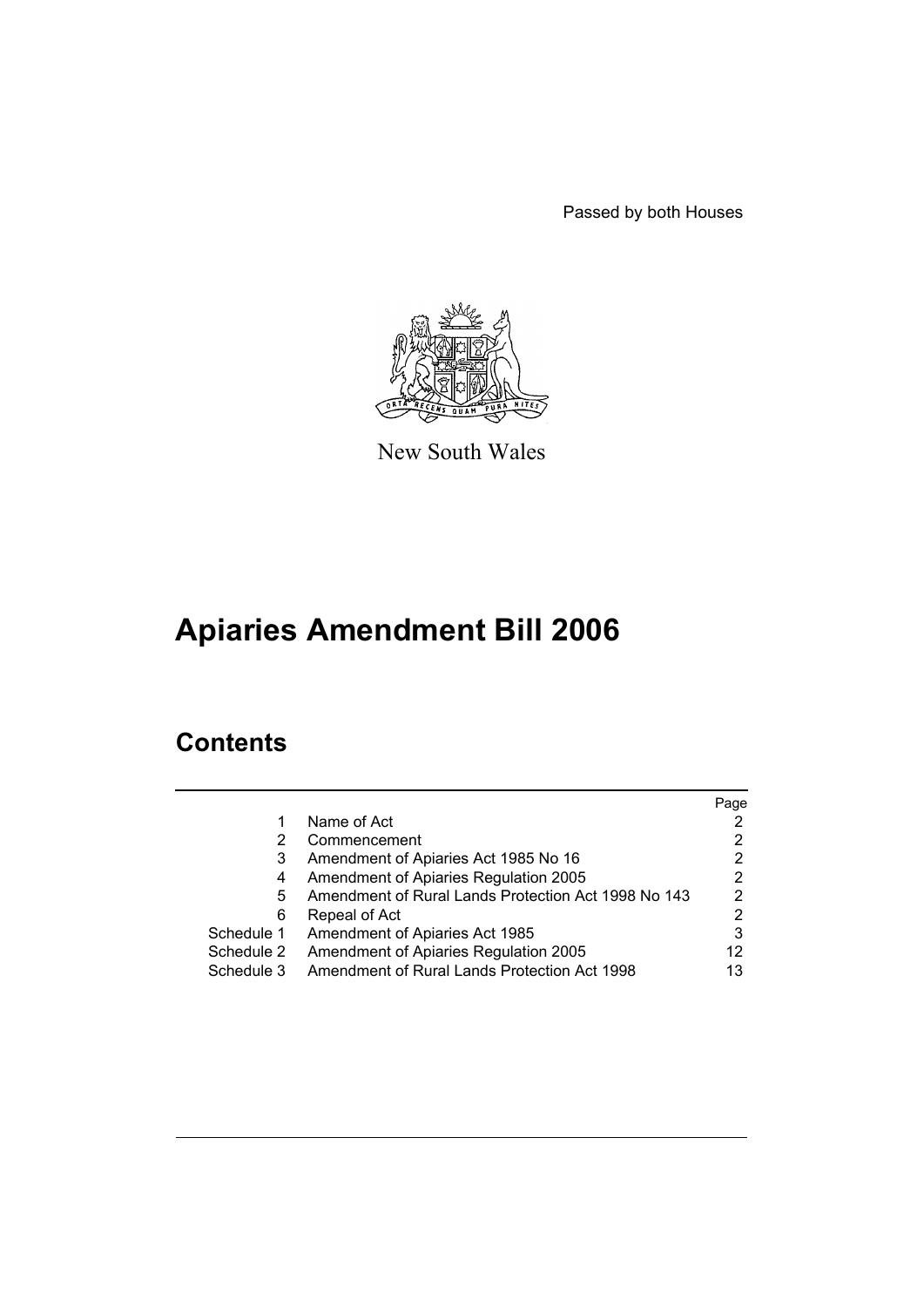*I certify that this PUBLIC BILL, which originated in the LEGISLATIVE ASSEMBLY, has finally passed the LEGISLATIVE COUNCIL and the LEGISLATIVE ASSEMBLY of NEW SOUTH WALES.*

> *Clerk of the Legislative Assembly. Legislative Assembly, Sydney, , 2006*



New South Wales

# **Apiaries Amendment Bill 2006**

Act No . 2006

An Act to amend the *Apiaries Act 1985* to provide for the relocation or forfeiture of beehives in certain circumstances and to make other miscellaneous amendments to the Act; to make consequential amendments to the *Apiaries Regulation 2005* and the *Rural Lands Protection Act 1998*; and for other purposes.

*I have examined this Bill, and find it to correspond in all respects with the Bill as finally passed by both Houses.*

*Chairman of Committees of the Legislative Assembly.*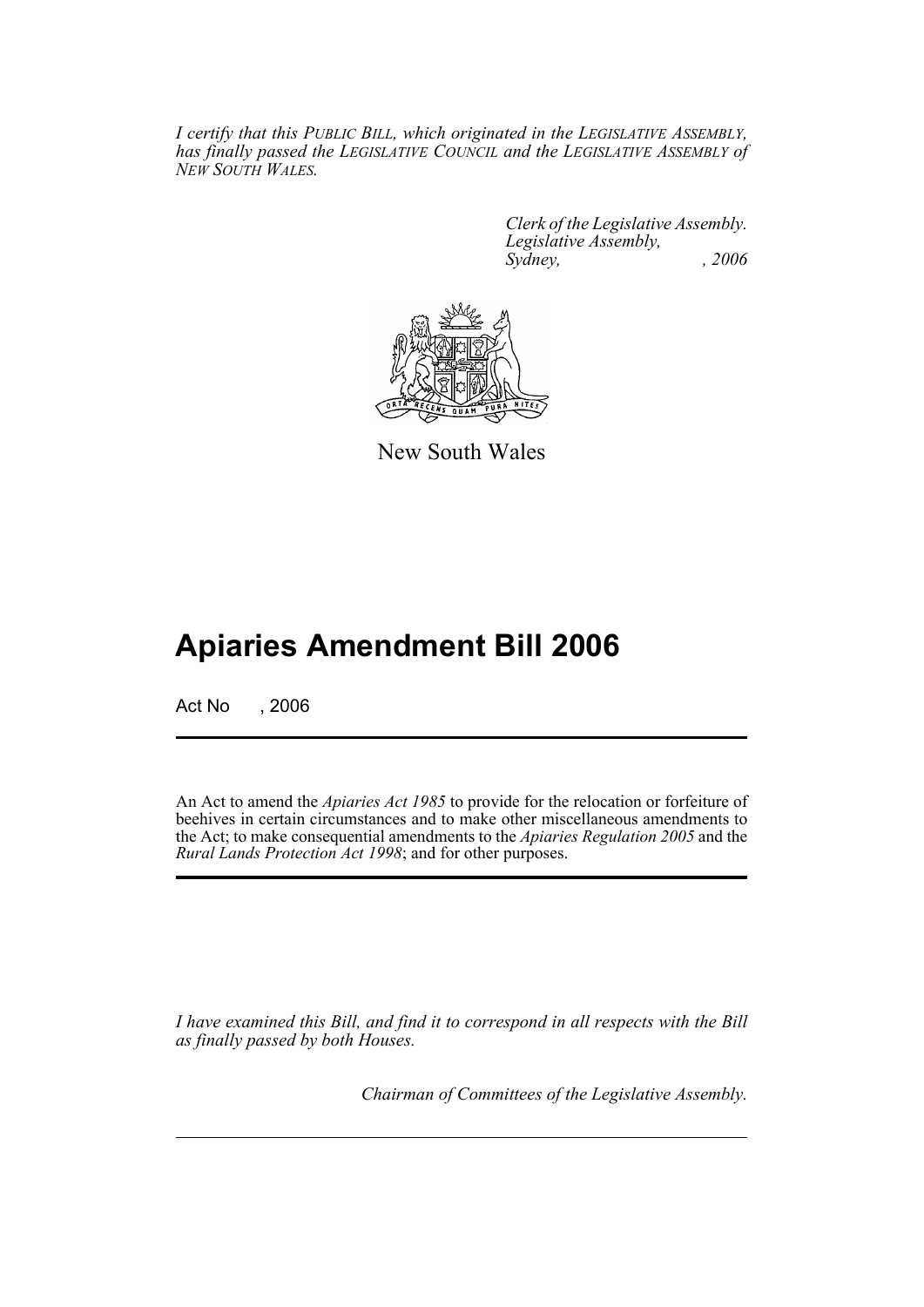# **The Legislature of New South Wales enacts:**

# **1 Name of Act**

This Act is the *Apiaries Amendment Act 2006*.

# **2 Commencement**

This Act commences on a day or days to be appointed by proclamation.

# **3 Amendment of Apiaries Act 1985 No 16**

The *Apiaries Act 1985* is amended as set out in Schedule 1.

# **4 Amendment of Apiaries Regulation 2005**

The *Apiaries Regulation 2005* is amended as set out in Schedule 2.

# **5 Amendment of Rural Lands Protection Act 1998 No 143**

The *Rural Lands Protection Act 1998* is amended as set out in Schedule 3.

# **6 Repeal of Act**

- (1) This Act is repealed on the day following the day on which all of the provisions of this Act have commenced.
- (2) The repeal of this Act does not, because of the operation of section 30 of the *Interpretation Act 1987*, affect any amendment made by this Act.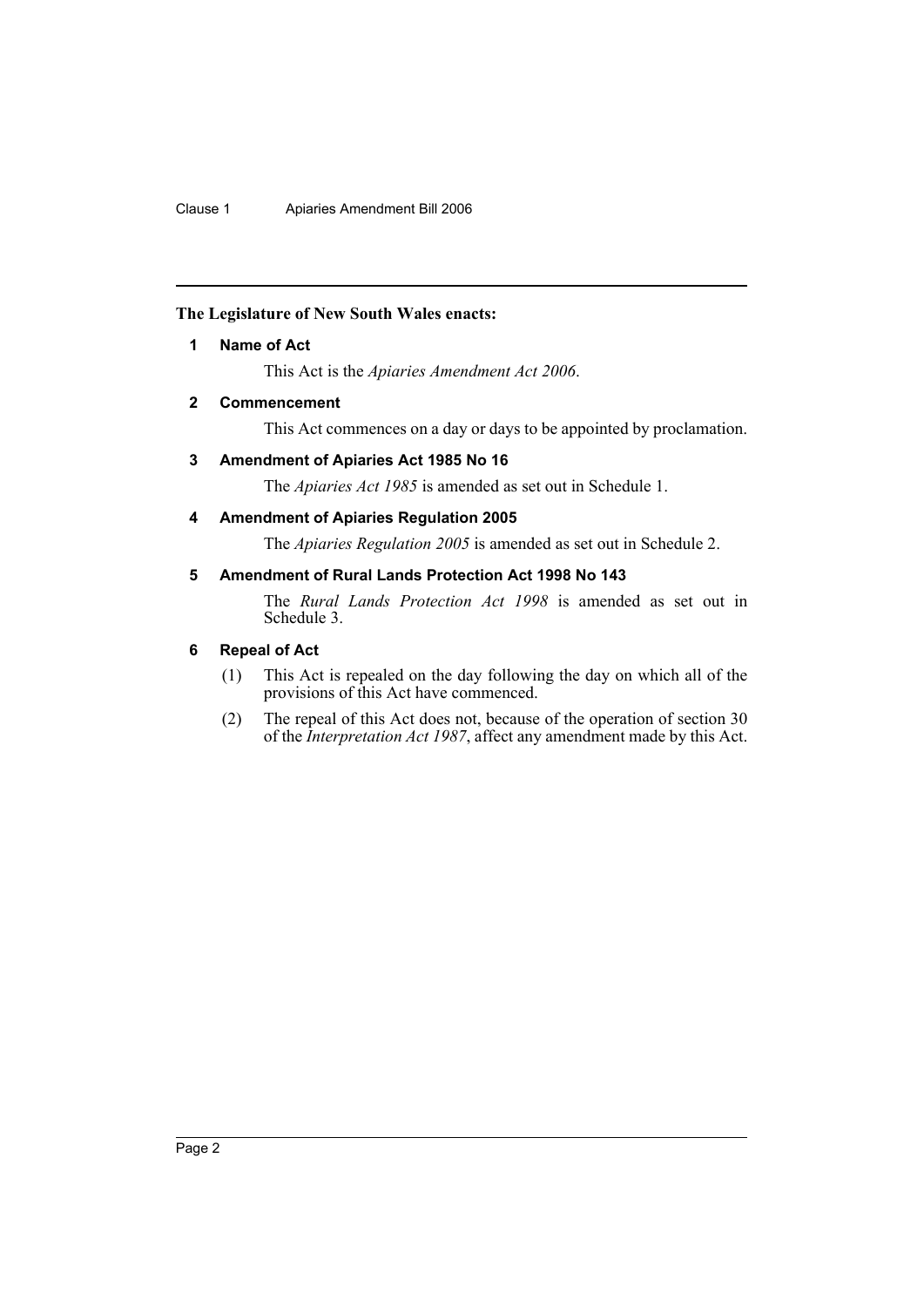Amendment of Apiaries Act 1985 Schedule 1

# **Schedule 1 Amendment of Apiaries Act 1985**

(Section 3)

**[1] The whole Act (except the provisions amended elsewhere in this Schedule)**

Omit "registrar" wherever occurring. Insert instead "Director-General".

## **[2] Section 3 Definitions**

Insert ", queen candy" after "propolis" in the definition of *apiary product* in section  $\hat{3}$  (1).

# **[3] Section 3 (1), definitions of "brand" and "registrar"**

Omit the definitions.

# **[4] Section 3 (1)**

Insert in alphabetical order:

*direct* means direct by notice in writing.

*queen candy* means the substance made by kneading powdered sugar into honey (or into an invert sugar syrup) until a stiff dough is formed.

# **[5] Section 3 (6)**

Insert after section 3 (5):

(6) Notes included in this Act do not form part of this Act.

# **[6] Section 4 Registrar**

Omit the section.

# **[7] Section 8 Grant or refusal of application for registration**

Omit "the prescribed particulars of the applicant to be entered in the register of beekeepers and" from section 8 (3) (a).

Insert instead "the particulars required by section 13 (3) to be entered in the register of beekeepers in respect of the applicant and by".

# **[8] Section 8 (3) (b)**

Omit "branded". Insert instead "displayed".

# **[9] Section 12 Cancellation of registration**

Omit "or 25" from section 12 (3) (d).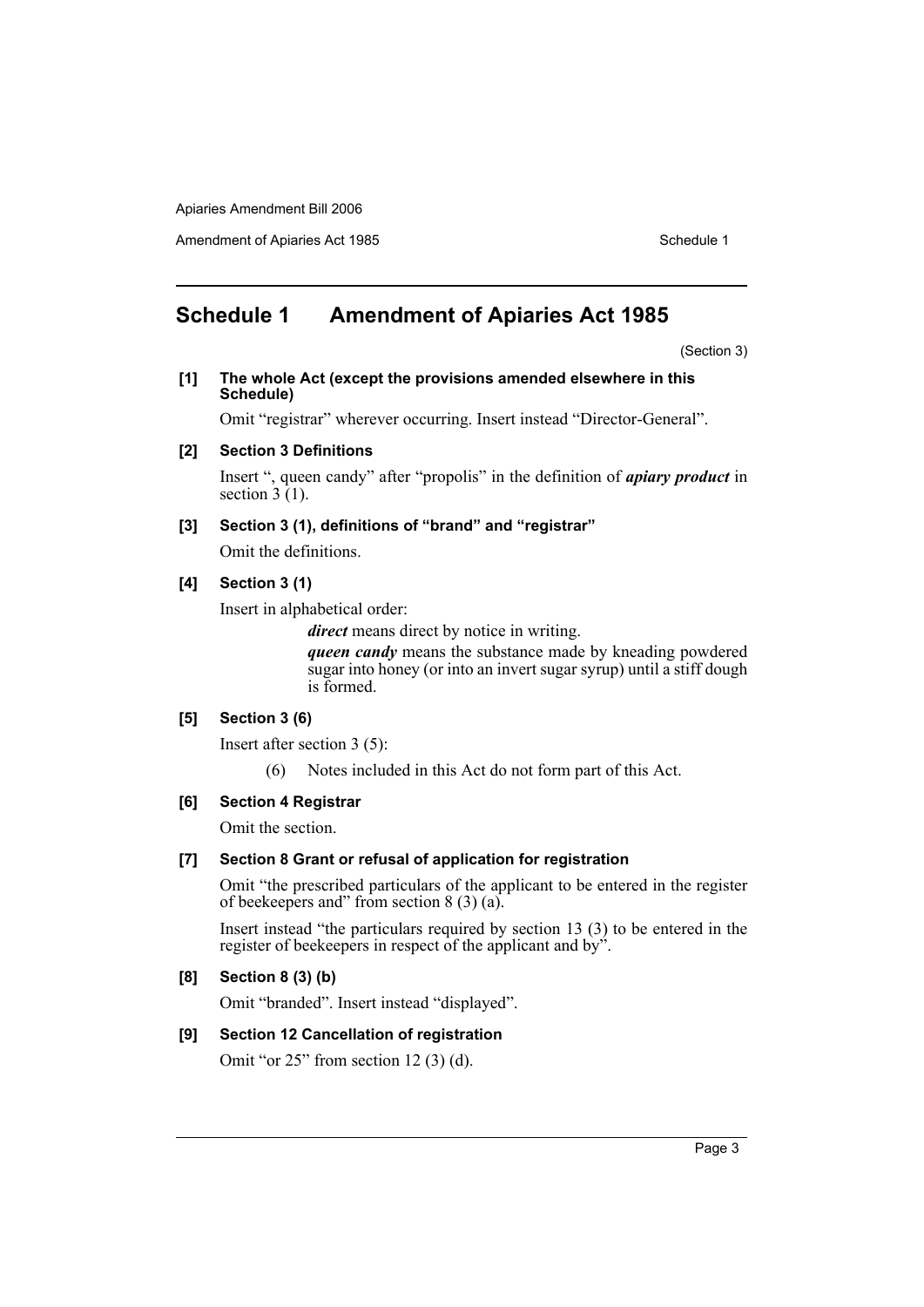Schedule 1 Amendment of Apiaries Act 1985

#### **[10] Section 13 Director-General to keep register of beekeepers**

Omit section 13 (1) and (2). Insert instead:

- (1) The Director-General is to keep a register of beekeepers for the purposes of this Act.
- (2) The register is to be kept in such form as the Director-General considers appropriate.

## **[11] Section 13 (8) and (9)**

Insert after section 13 (7):

- (8) The requirement under subsections (5) and (6) for payment of a prescribed fee does not apply if the person inspecting the register and obtaining the relevant copy is an authorised officer who is doing so in the person's capacity as such an officer.
- (9) In this section, *authorised officer* means any of the following:
	- (a) an inspector,
	- (b) a police officer,
	- (c) an employee of a local council,
	- (d) any other person of a class approved by the Director-General for the purposes of this definition.

#### **[12] Section 15 Beehives to be identified**

Omit "branded" wherever occurring. Insert instead "displayed".

# **[13] Section 15 (2) (b) and (c)**

Omit section 15 (2) (b). Insert instead:

- (b) be displayed on the outside wall of the broodbox, and
- (c) comply with such other requirements as may be prescribed.

# **[14] Section 15A**

Insert after section 15:

#### **15A Forfeiture of beehives in certain cases**

## (1) **Unidentified beehives on public land**

An inspector may seize and remove any beehive that is on public land and is not identified.

(2) Subsection (1) applies even if the period prescribed for the purposes of section 15 (1) has not expired in relation to the hive.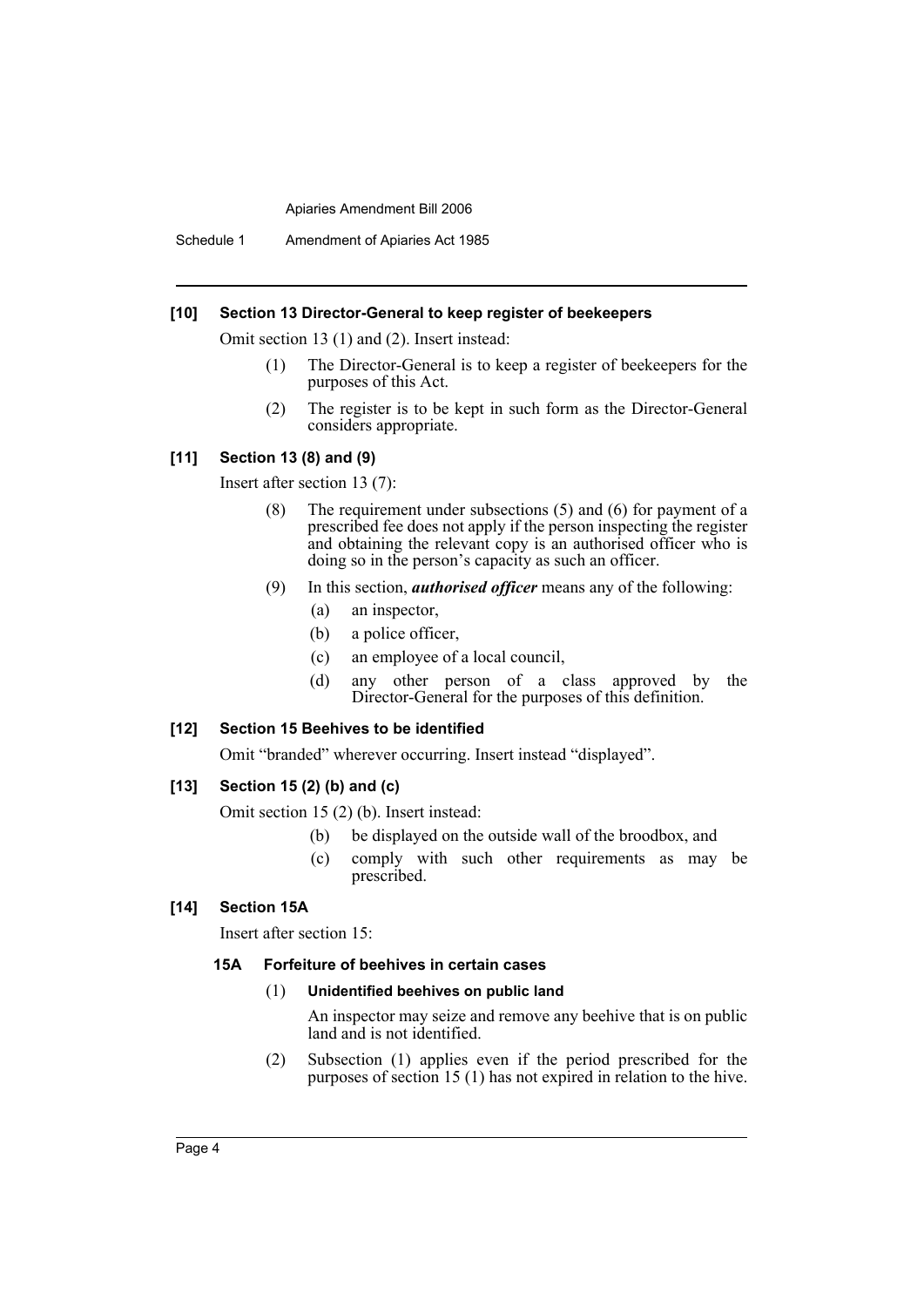(3) A hive seized under subsection (1) is immediately forfeited to the Crown.

#### (4) **Identified beehives on public land**

If an inspector is satisfied that an identified beehive is on public land without the permission of the controller of the land, the inspector may serve a notice on the owner of the hive:

- (a) requiring the owner, at the owner's option, either:
	- (i) to provide the inspector with evidence satisfactory to the inspector that the owner has obtained the permission of the controller of the land, or
	- (ii) to cause the hive to be removed,
	- within 14 days after service of the notice, and
- (b) informing the owner that, if the requirement is not complied with within that time, the hive will be forfeited to the Crown.
- (5) If the requirement is not complied with within the 14-day period, the hive is forfeited to the Crown and an inspector may seize and remove it.

#### (6) **Unidentified beehives on private land**

Any beehive that is on land other than public land and is not identified is forfeited to the Crown and may be seized and removed by an inspector if:

- (a) for a period of 28 consecutive days there has been displayed in the immediate vicinity of the hive a notice complying with subsection (7), and
- (b) a notice to similar effect has appeared, in a newspaper circulating generally in the State, at least once during the first 14 days of the 28-day period (or in such other publications, or at such other times, or both, as the regulations may prescribe),

and the hive is not identified by the date specified in the notice or before the expiry of the period specified in section 15 (1) (as the case may require).

(7) The notice must state that the beehive will be forfeited to the Crown unless, by the date specified in the notice (being a date that is at least 28 days after the notice is first displayed in the immediate vicinity of the hive), the owner of the hive either causes the hive to be identified or: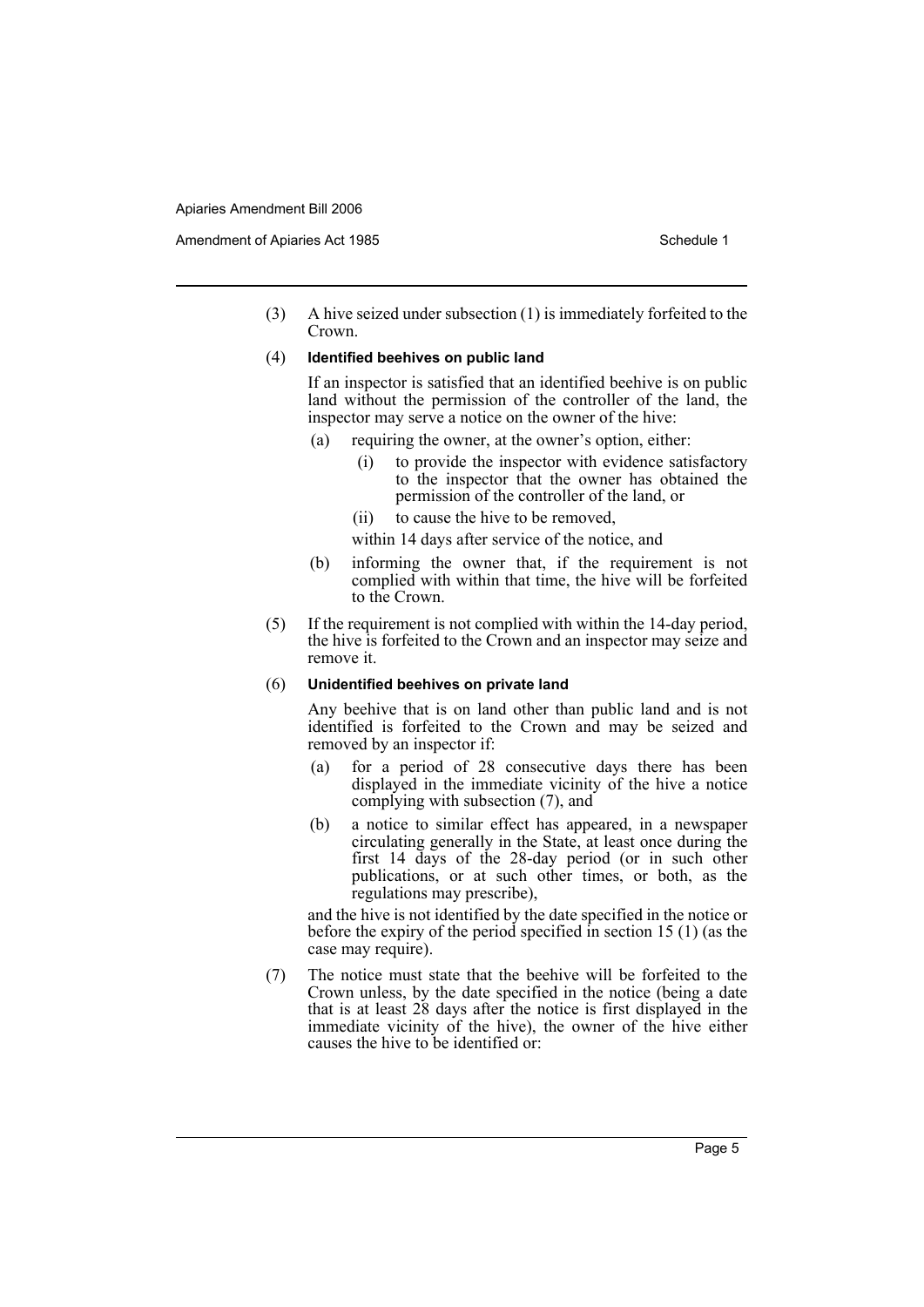- (a) provides evidence satisfactory to an inspector that the period specified in section  $\overline{15}$  (1) has not expired in relation to the hive, and
- (b) subsequently causes the hive to be identified before the expiry of that period or the expiry of the date specified in the notice (whichever is the later).

#### (8) **Forfeited beehives**

A beehive forfeited under this section is to be dealt with as the Director-General directs.

## (9) **Expenses**

Any reasonable expenses incurred by an inspector or the Director-General in respect of a beehive forfeited under this section are payable by the owner of the hive (if the owner can be identified) and are recoverable from the owner in a court of competent jurisdiction as a debt due to the Crown.

# (10) **No compensation**

No compensation is payable in respect of any beehive that is forfeited under this section.

#### (11) **Definitions**

In this section:

*controller*, in relation to public land, means the following:

- (a) if the land is reserved or dedicated for any public use or purpose—the trustee or trustees of the land,
- (b) if the land consists of a public road—the roads authority for that road within the meaning of the *Roads Act 1993*,
- (c) if the land consists of a travelling stock reserve—the responsible board within the meaning of Part 8 of the *Rural Lands Protection Act 1998*,
- (d) in any other case—the person having the care, control and management of the land.

*identified*, in relation to a beehive, means identified as required by section 15.

*public land* means:

- (a) Crown land within the meaning of the *Crown Lands Act 1989*, or
- (b) State forest, or
- (c) land under the control and management of a public or local authority,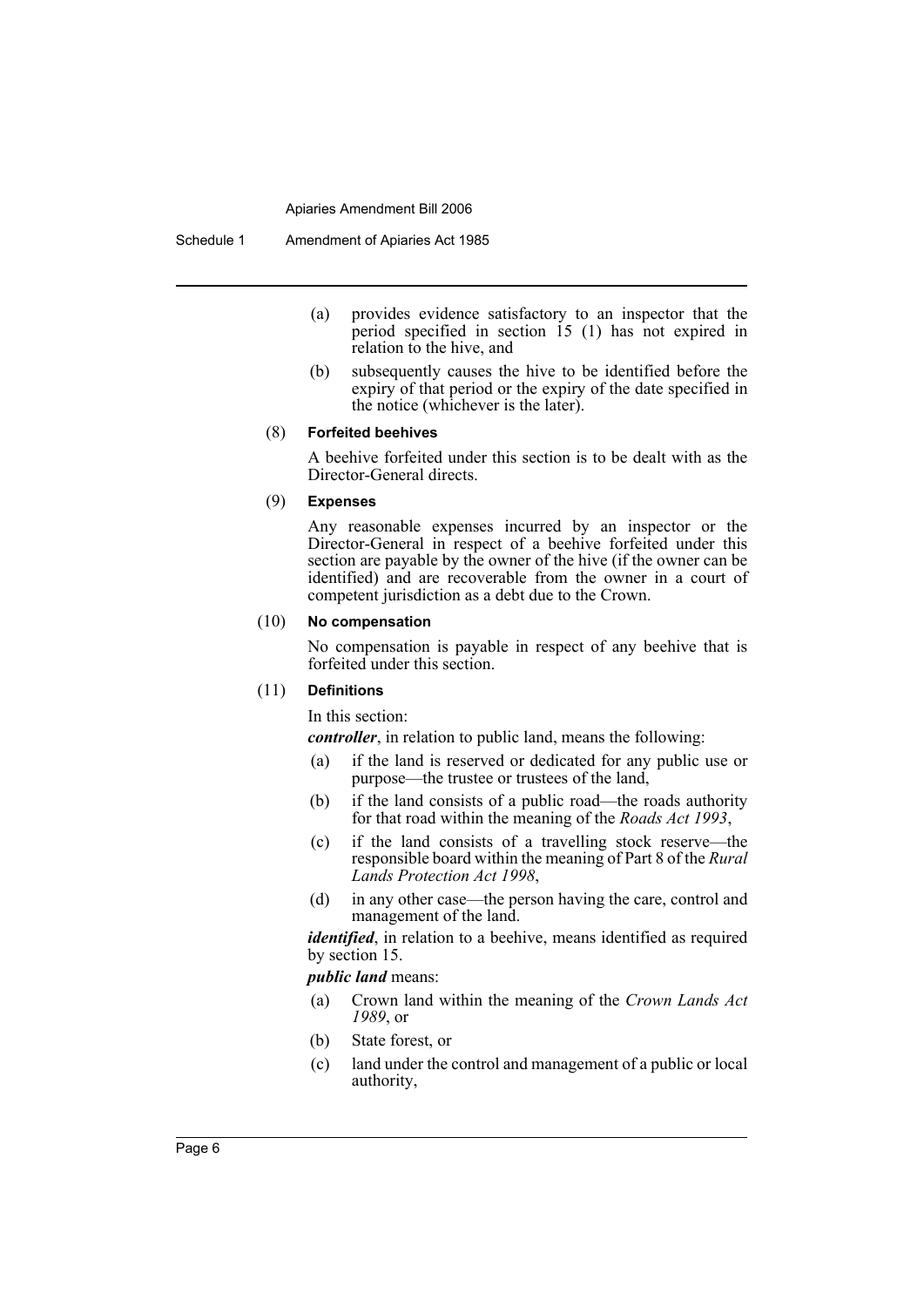Amendment of Apiaries Act 1985 Schedule 1

but does not include:

- (d) any land (other than State forest) that is occupied under any lease or other arrangement for private purposes that confers a right to exclusive possession of the land, or
- (e) any land leased under the *Western Lands Act 1901*.

## **[15] Section 17 Abandoned or neglected bees or associated things**

Omit ", by notice in writing served on the beekeeper," from section  $17(1)$  (a) (i).

# **[16] Section 18 Power of Director-General to restrict beekeeping on certain premises**

Insert after section 18 (6):

- (6A) The occupier of any premises is taken not to contravene an order under subsection  $(1)$   $(d)$  if the occupier satisfies the Director-General that the occupier:
	- (a) does not own any beehives on the premises, and
	- (b) has not given permission for the beehives (or for beehives in excess of the number specified in the order) to be kept on the premises.
- (6B) In such a case, the occupier must, at the request of the Director-General or an inspector, provide to the Director-General or the inspector (as the case may be) such information (if any) as the occupier possesses as to the identity and residential address of the owner of the beehives concerned.

Maximum penalty: 20 penalty units.

## **[17] Section 18 (9)**

Insert after section 18 (8):

If an order is in force under subsection  $(1)$  or  $(2)$  prohibiting the keeping of bees, or the keeping of more than a specified number of beehives, on any premises, the occupier of those premises must not grant permission to any person to keep bees or to keep more than the specified number of beehives (as the case may be) on those premises.

Maximum penalty: 20 penalty units.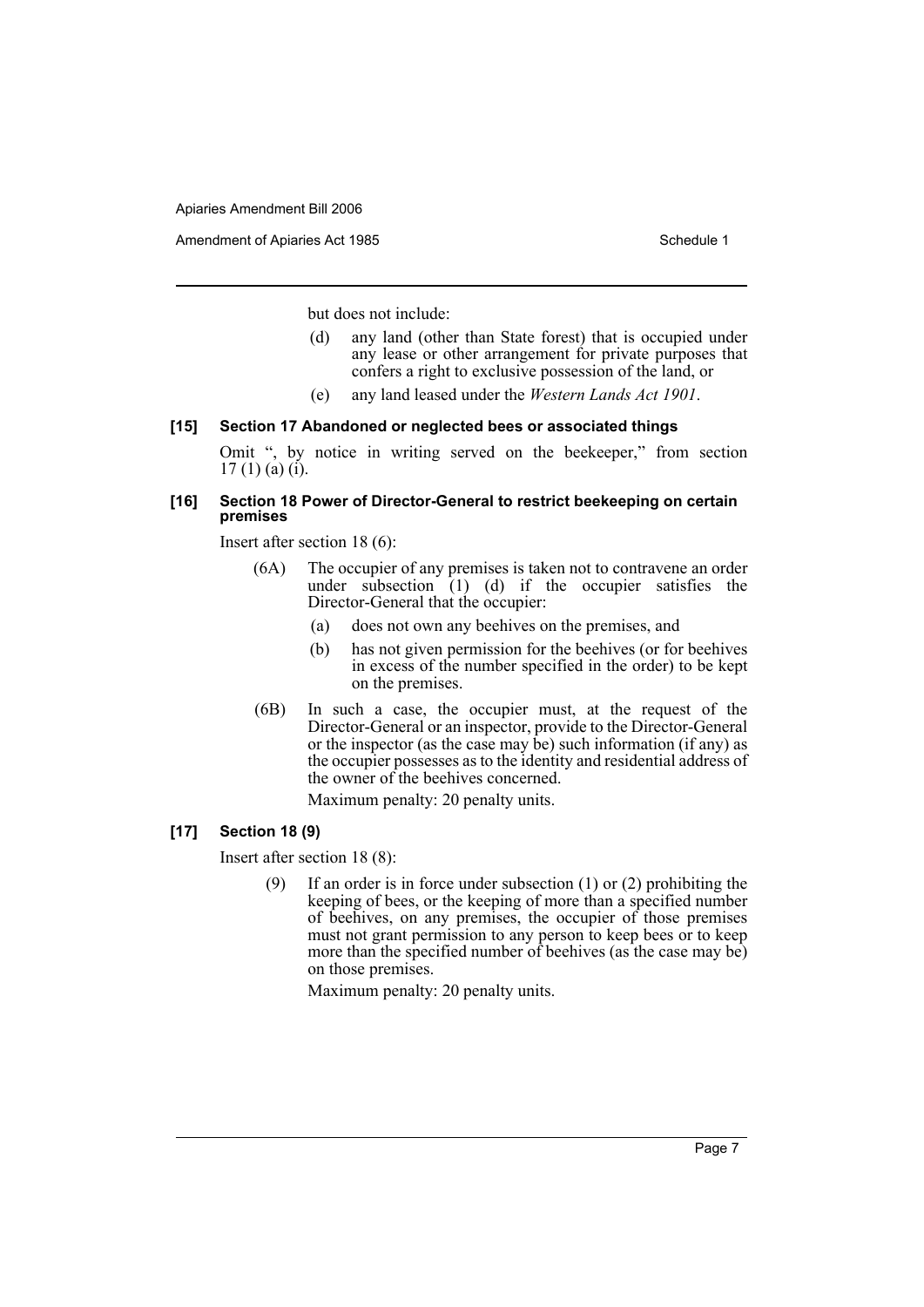Schedule 1 Amendment of Apiaries Act 1985

# **[18] Section 18A**

Insert after section 18:

#### **18A Power of inspectors to relocate beehives in emergency**

- (1) If an inspector is satisfied on reasonable grounds that the keeping of bees on particular premises is such a danger to public health or public safety as to warrant the immediate removal of the beehives from the premises concerned (*the old premises*), the inspector may:
	- (a) without notice, cause the beehives to be removed and relocated to such place (*the new premises*) as the inspector thinks fit, and
	- (b) request the Director-General (subject to the Director-General's being satisfied as referred to in section  $18(1)(b)$ , to prohibit, by order under section  $18(1)(d)(i)$ (*a prohibition order*), the keeping of bees on the old premises.
- (2) The beehives are to be returned to the old premises at the expiry of a period of 21 days after they were removed, unless a prohibition order is served during that period.
- (3) If a prohibition order is served during that period:
	- (a) the order takes effect immediately on service (despite section 18), and
	- (b) the beehives are not to be returned to the old premises unless the final determination of any application made under section 35 (2) in respect of the order is to the effect that they should be returned.
- (4) However, the owner of the beehives may, at any time, move the beehives to other premises approved by the Director-General.
- (5) An inspector may be satisfied under subsection (1), and the Director-General may be satisfied under section 18 $(1)(b)$ , even if the danger is to one person only, and even if the danger arises because of that person's allergy or particular susceptibility to bee venom.
- (6) No compensation is payable in respect of any beehive that is relocated under this section.

#### **[19] Section 25 Restriction on introduction of bees into New South Wales**

Omit the section.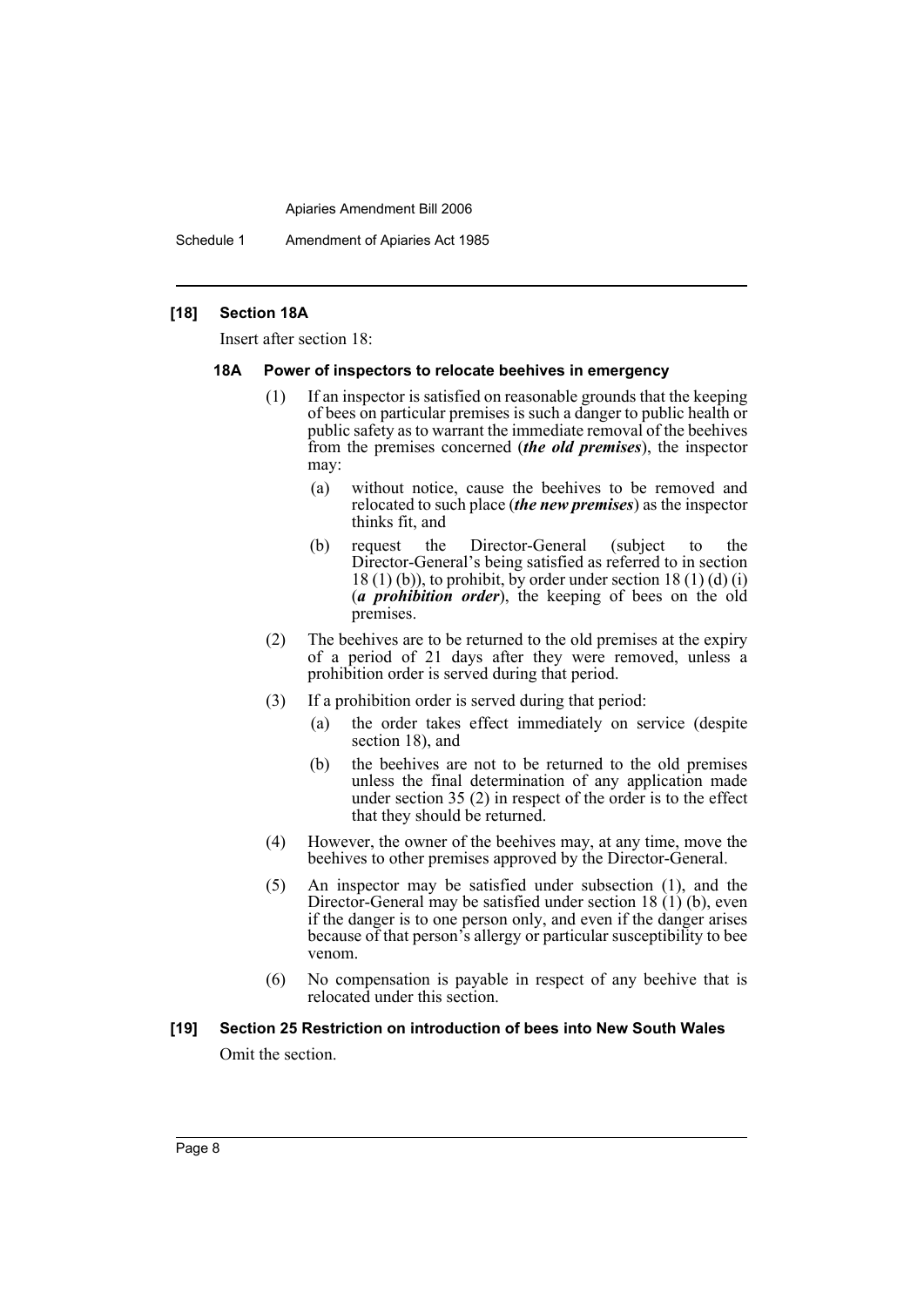Amendment of Apiaries Act 1985 Schedule 1

## **[20] Section 32A**

Insert after section 32:

## **32A Determination of compensation**

- (1) The Director-General is to determine, in accordance with this Part:
	- (a) whether compensation is payable under this Part to a particular owner of bees, beehives or appliances, and
	- (b) the amount of any such compensation.
- (2) For the purposes of determining any such compensation, the Director-General is also to determine any market values or costs required to be determined for the purposes of section 31 (1).

## **[21] Section 35 Applications for review**

Omit section 35  $(1)$  (g).

#### **[22] Section 35, note**

Insert at the end of the section:

**Note.** Generally, the making of an application to the Administrative Decisions Tribunal under this section will not affect the operation of the decision concerned (or prevent the taking of action to implement the decision) pending the review of the decision. However, the Tribunal can make orders staying or otherwise affecting the operation of the decision, but only on the application of a party to the proceedings and only if the Tribunal considers it desirable to do so after taking various matters (such as the public interest) into account. See section 60 of the *Administrative Decisions Tribunal Act 1997*.

#### **[23] Section 38 General powers of inspection**

Insert after section 38 (1A):

- (1B) An inspector who enters premises under subsection (1) may:
	- (a) require the person apparently in charge of the premises, or of any activity connected with beekeeping that is carried on at the premises, to produce any records or documents under the person's control that relate to beekeeping, and
	- (b) make copies of, or take extracts from, the records or documents so produced (and, for that purpose, remove and retain the records and documents for such period as is reasonably necessary).

# **[24] Section 38 (10)**

Omit "subsection (6)". Insert instead "subsection (1B) (a) or (6)".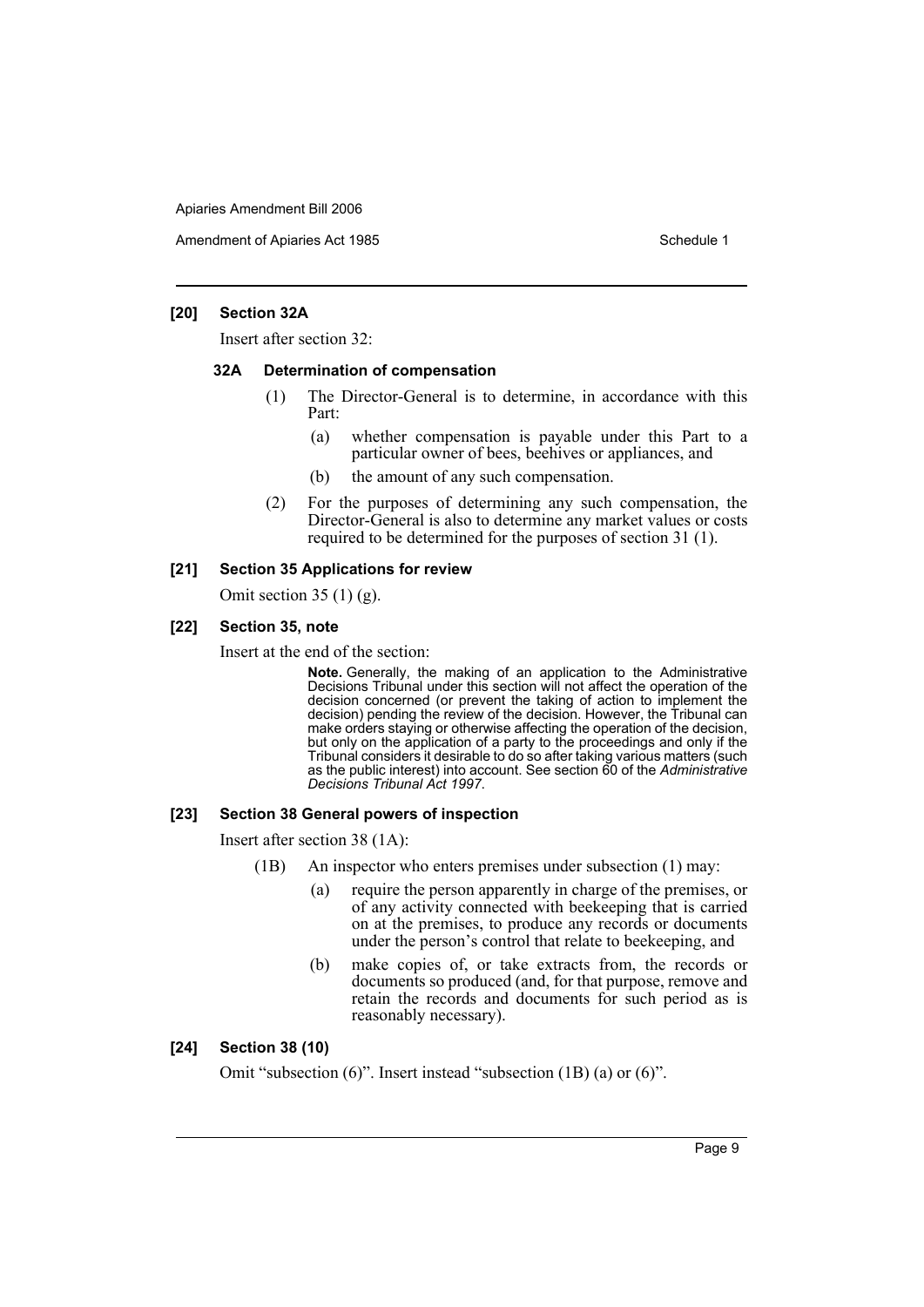Schedule 1 Amendment of Apiaries Act 1985

#### **[25] Section 39 Power to require name and place of residence and location of beehives**

Insert "and to specify the locations of all apiaries in which bees are kept by or on behalf of that person" after "person's place of residence" in section 39 (1).

#### **[26] Section 44 Evidentiary provisions**

Omit "beehive occupied by bees" from section 44 (5).

Insert instead "beehive containing bees".

# **[27] Section 46A**

Insert before section 47:

# **46A Exclusion of personal liability**

- (1) Anything done or omitted to be done:
	- (a) by the Director-General, or a person acting under the direction of the Director-General, or
	- (b) by an inspector,

does not subject the Director-General, person or inspector personally to any action, liability, claim or demand if the thing was done, or omitted to be done, in good faith for the purpose of executing this Act.

(2) If subsection (1) prevents liability attaching to the Director-General, a person acting under the direction of the Director-General or an inspector, the liability attaches instead to the State.

# **[28] Section 50 Regulations**

Omit "branding of beehives by beekeepers" from section 50 (2) (f).

Insert instead "display of registration numbers on beehives".

#### **[29] Schedule 5 Savings and transitional provisions**

Omit clause 6 (1). Insert instead:

(1) The regulations may contain provisions of a savings or transitional nature consequent on the enactment of the following Acts:

this Act

*Apiaries Amendment Act 2006*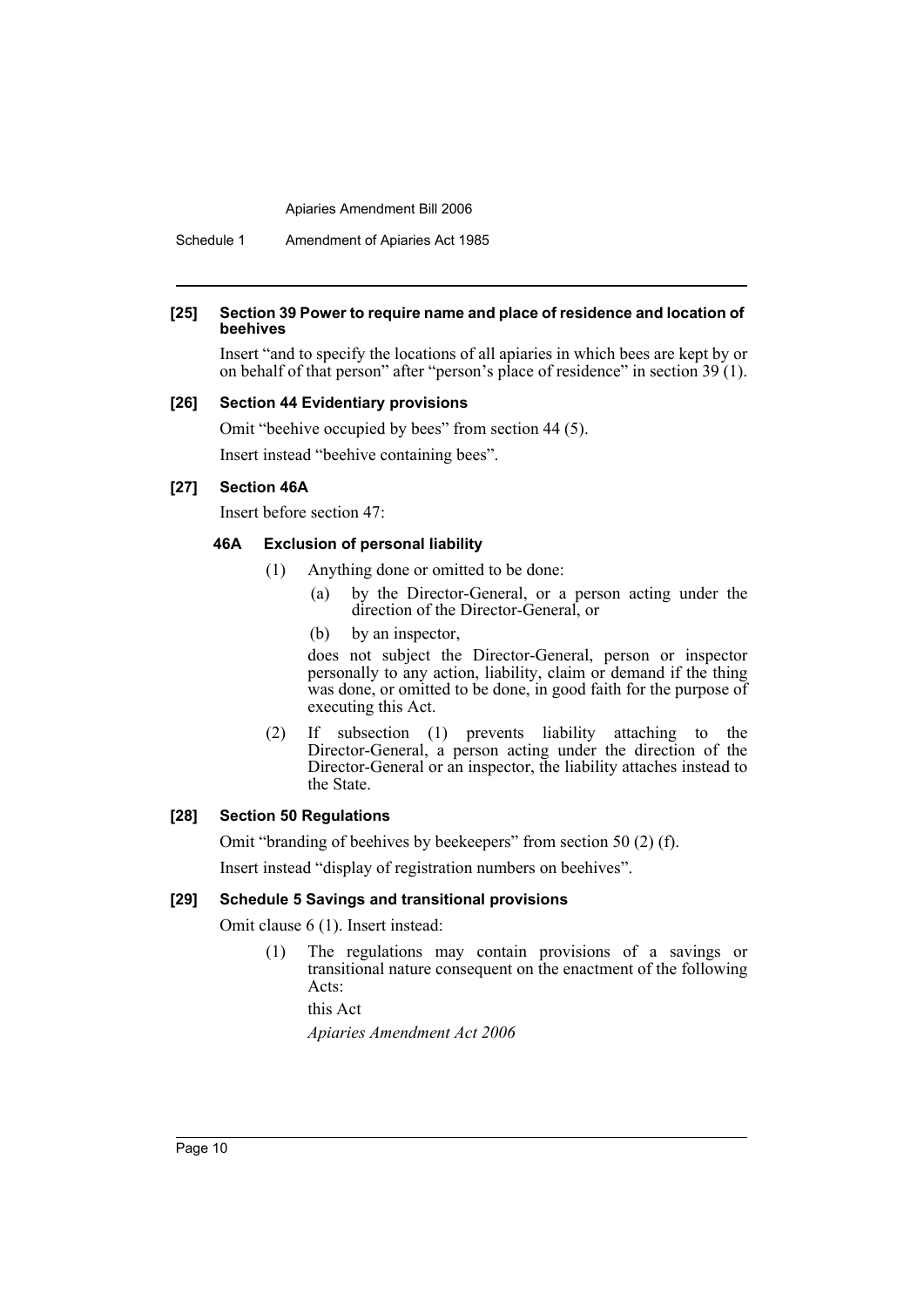Amendment of Apiaries Act 1985 Schedule 1

# **[30] Schedule 5, clause 6 (2)**

Omit "this Act". Insert instead "the Act concerned".

## **[31] Schedule 5, clauses 10 and 11**

Insert after clause 9:

#### **10 Registrar of beekeepers**

- (1) Anything done by the registrar of beekeepers under or for the purposes of this Act is, to the extent that the thing done had effect immediately before the repeal of section 4 by the *Apiaries Amendment Act 2006*, taken to have been done by the Director-General.
- (2) Any application for registration made to the registrar under section  $\bar{7}$  and not finally determined before the amendment of that section by the *Apiaries Amendment Act 2006* is taken to have been made to the Director-General.

## **11 Register of beekeepers**

The register of beekeepers kept under section 13 immediately before the amendment of that section by the *Apiaries Amendment Act 2006* is taken to be the register required to be kept under that section as so amended.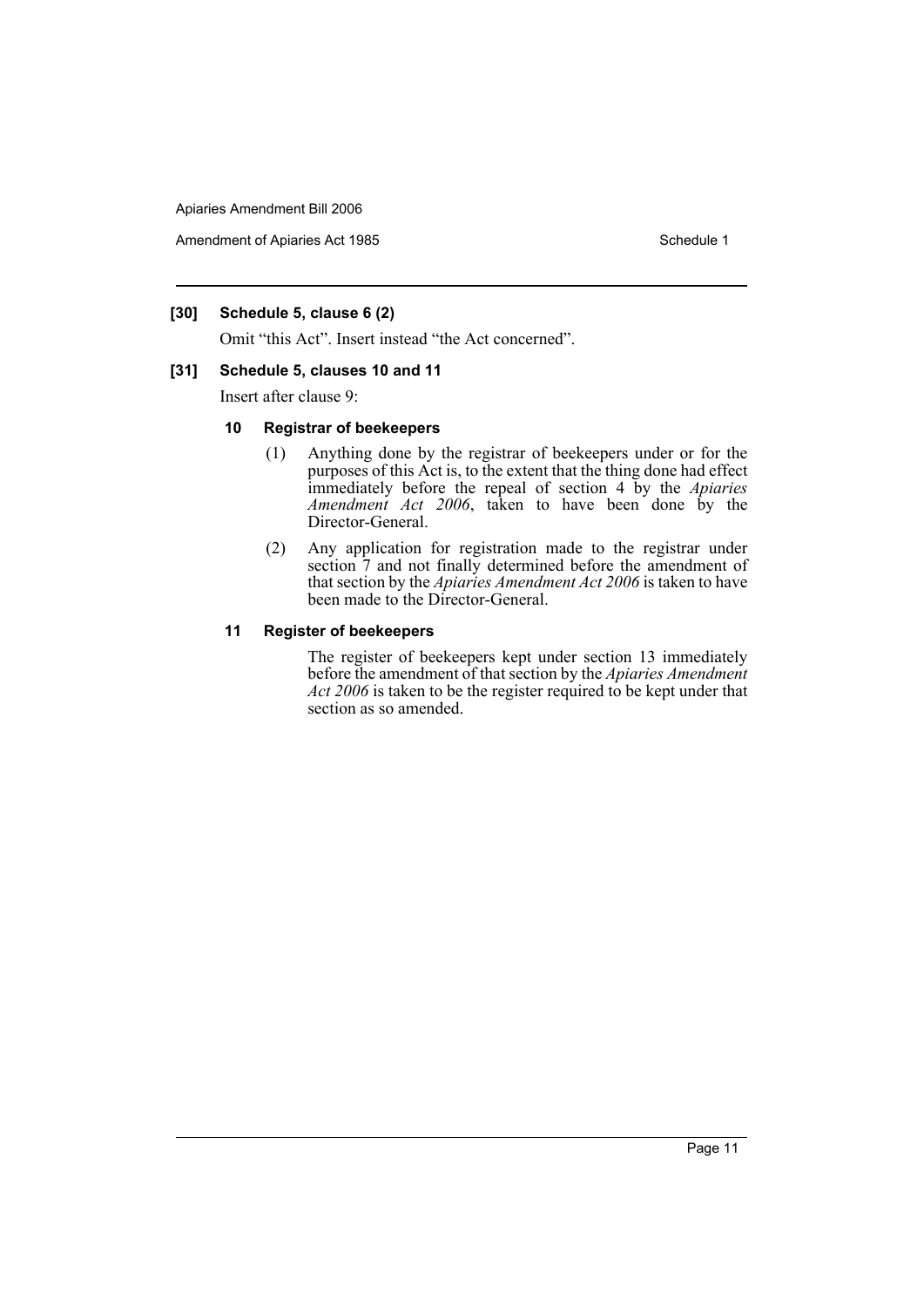Schedule 2 Amendment of Apiaries Regulation 2005

# **Schedule 2 Amendment of Apiaries Regulation 2005**

(Section 4)

- **[1] Clause 3 Definitions** Omit the definition of *queen candy* from clause 3 (1).
- **[2] Clauses 4 (Queen candy) and 12 (Prescribed officers)** Omit the clauses.
- **[3] Clause 7 Register of beekeepers** Omit clause 7 (1).
- **[4] Clause 10 Identification of hives** Omit clause 10 (2).